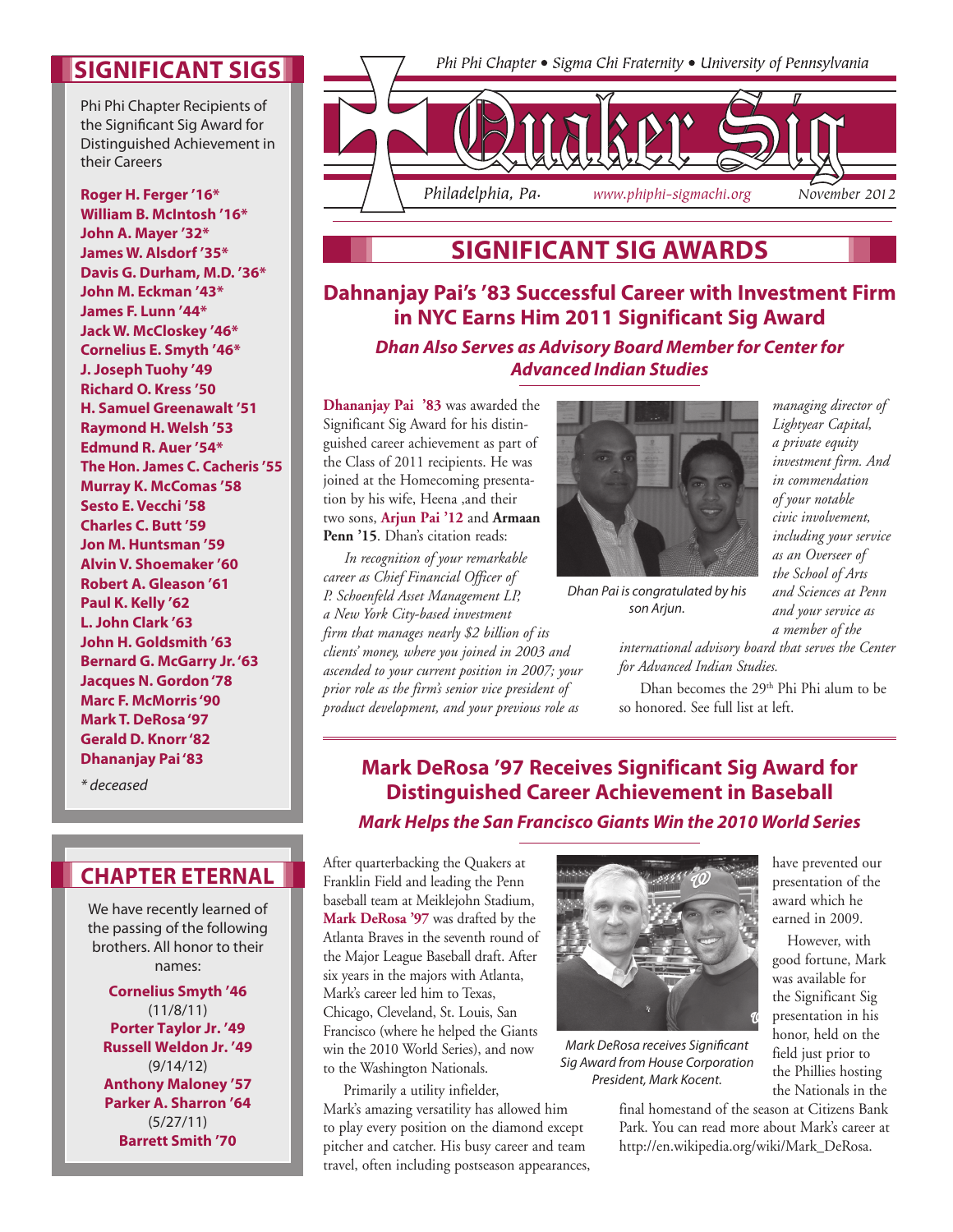# **Chapter Report**

### **Leadership Development, Chapter Elections and Rush Planning Underway**

### *Charity Volleyball Tournament Raised More Than \$500*

It's been an exciting fall semester at the Phi Phi Chapter House. We returned from summer break to be greeted by new bedroom doors and other renovations.

"All credit and thanks go to the House Corporation for these improvements that will help us in rush this year," says Consul **Kevin Gramza '13**.

Philanthropy chairs **Ray Andruszko '13** and **Eric Skoritowski '14** ran a charity volleyball tournament in September. The event raised over \$500 for the Huntsman Cancer Institute.

There's plenty more happening this

semester, including a leadership development workshop featuring alumnus **Jon Greenawalt Sr. '61**, for both the outgoing and incoming executive boards. Chapter elections were held on Nov. 11. New officers will begin in January.

Many brothers on the baseball, crew, football, hockey and squash teams are continuing the tradition of recruiting new athletes for the house. Last spring, 13 out of 16 pledges were varsity athletes.

"We look forward to another successful semester of recruitment, brotherhood, philanthropy, and fun at the Phi Phi Chapter," promises Gramza.

# **Renovation Update**

### *Phi Phi Chapter Officers -*  **Beginning January 2012**

Consul: **Bobby Alexander '14** Pro-Consul: **Chris Weidner '14** Quaestor: **Tom Muse '14** Magister: **Kevin Gramza '13** Philanthropy Chairmen: **Eric Skoritowski '14 Bruce Chanenchuk '15** Social Chairmen: **Conor Hails '15** Risk Manager: **Matt Le Blanc '14** Academic Chairmen: **Ryan O'Connell '14** Tribune: **Sawyer Waugh '14** Kustos: **Ted Brochu '15** Recruitment Chairmen: **Mitch Stein '13, Brad Presant '13, Harry Holroyd '14, Jack Alvarez '15, Dan Gautieri '15**

# **Bedroom Door Replacement and Hallway Renovations Completed** *Hallway Improvements Culminate with Display of Past Composites*

Following the successful historic window restoration and replacement project, this past summer we embarked on a complete hallway renovation, including replacement of all 16 bedroom doors. This renovation included custom wood trim to conceal new steel frames, polished brass hardware, new ceilings, lighting, painting and carpeting in the corridors and staircase.

In addition, all bedrooms have now

received a plaster skim coat and new paint. Approximately \$100,000 was invested in this project from funds made possible by alumni gifts and undergraduate rent subsidies.

To top it off, just in time for Homecoming, older composite chapter photographs were mounted throughout the hallways for alumni and their families to relive those glory days.



# **One-Century Anniversary**

## **Sigma Chi Club of Philadelphia Reaches 100-Year Milestone, Honored During Homecoming** *Visit the Gilmore Library at the House to See Original Charter*

Four years after the University of Pennsylvania moved to its West Philadelphia campus in



1871, the Sigma Chi Fraternity installed its 34th chapter, Phi Phi of Pennsylvania, in 1875.

As the brotherhood grew in strength, a group of alumni stepped forward to secure the financial and residential needs of the chapter. On Jan. 26, 1912, the Sigma Chi Club of Philadelphia, Inc. was recognized as a corporation by the Commonwealth of Pennsylvania and a charter was issued to its subscribers.

Among the first subscribers were five prominent Phi Phi members: **Ward W. Pierson**, **Harold S. Schertz**, **Francis Burch 1907**, **Paul Freeman 1905** and **Clarence** 

**N. Callender 1909**. In 1920, this House Corporation purchased the former Drexel family home at 3809 Locust Street and today the Board of Trustees continues to manage the assets of the Phi Phi Chapter.

At Homecoming this year, we honored our past visionary leaders and toasted our 100 years of success at Penn, noted by the original Charter, which is proudly displayed in the Gilmore Library at the Chapter House. Read more about Phi Phi Chapter history at **www.phiphi-sigmachi.org** (click on the History tab).

2 **www.phiphi‑sigmachi.org November 2012**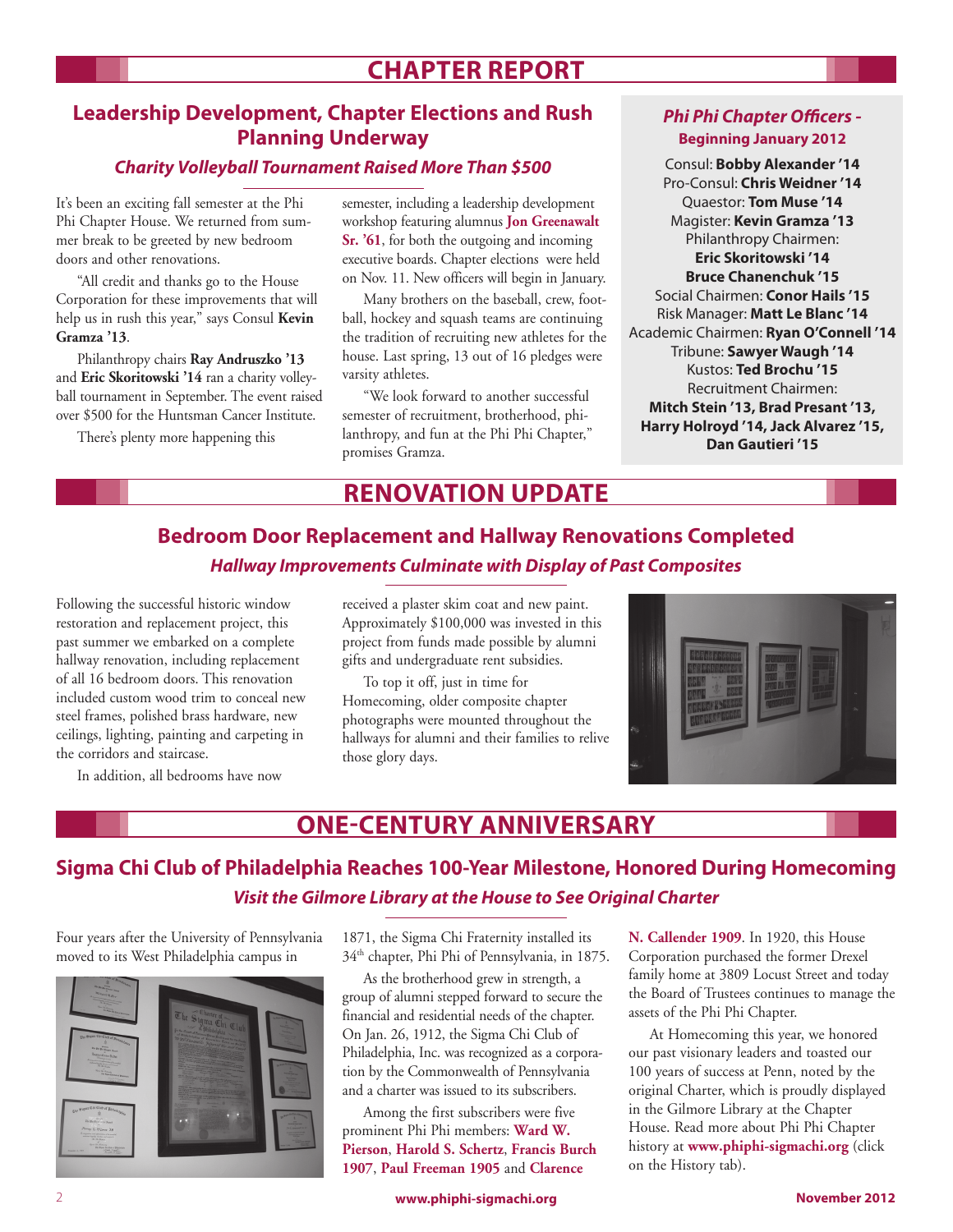# **Alumni Updates**

#### **Alvin Shoemaker '60**

(75209 Kavenish Way., P.O. Box 1504, Indian Wells, CA 92210; spikeshoe@aol.com) I recently received the Dean's Medal from Wharton, which is their highest honor. I also attended the opening of Shoemaker Green, created in my honor, and situated where the old tennis courts were in front of the Palestra. My kids said, "Dad, with all this attention, maybe they know something about your health that you don't know. Are they getting ready to lay you out?"

#### **Jon Greenawalt Sr. '61**

(4050 Stoneleigh Rd., Bloomfield Hills, MI 48302; jgreenawalt@pmpcoach.com) I continue to go full bore (but not full time) with my leadership development consulting practice here in Michigan. I also continue to work for the Fraternity as Grand Praetor for East Michigan Province, and am serving my second term on the Leadership Training Board. For the  $12<sup>th</sup>$  consecutive year, at the request of the Consul **Kevin Gramza '13**, I again will conduct the November Leadership Development Project for the undergraduate

officers and emerging leaders at Phi Phi. It's great to be a Sig!

#### **George Morriss '69**

(61 East Gate Road, Guilford, CT 49417; GMorriss@aol.com) On Oct. 7, we welcomed Katherine Bailey Morriss into our family six weeks before we expected her. She had to stay in the hospital for a bit, but is doing well. My wife, Sue, and I had an experience of a lifetime, visiting the Holy Land in February.

I am embarking on a new adventure as an adjunct faculty member at the Columbia University School of International Policy and Administration. I will be working with secondyear Masters students on a research project sponsored by the Congressional Research Service. We will be trying to come up with explanations as to why bank lending has been so restrained in this anemic economic recovery.

#### **Todd Johnson '95**

(364 Thornbrook Ave., Bryn Mawr, Pa. 19010; todd.johnson.md@gmail.com) I am still living in Bryn Mawr, PA with my wife Bindi and three daughters, Maya, 7, Priya,

5, and Leela, 4. I recently left my job as a VP with Abbott Laboratories to start a new company focused on helping doctors find and manage useful digital media to educate patients. I also recently completed my first half-Ironman triathlon, which was tough but fun. I would love to hear from Sumit, Kenny, Dave, Tim, Matt, Mat or any other Phi Phi brothers from that era.

#### **Brenner Green '99**

(438 Mill Creek Rd, Gladwyne, PA 19035; rbrennergreen@hotmail.com) I am currently living in Gladwyne, PA and started my own commercial mortgage banking business about two and a half years ago and everything is going well. On Sept. 19th, Heather and I had a daughter named Abigail. We now have three children: Brenner, 5 1/2, Charlotte, 4, and a newborn, Abby. I'm terrible at keeping in touch, and would be happy to hear from any brothers any time.

*Complete updates and the opportunity to add one of your own can be found online at www.phiphi-sigmachi.org.*

## **Ways to Give**

### **Support the Phi Phi Chapter in Three Ways: Through Annual Dues, Capital Improvements and Scholarships**

#### *Bedroom Naming Opportunities are Now Available*

*By Mark Kocent '82, Sigma Chi Club of Philadelphia, Inc., House Corporation President (mkocent@upenn.edu)*

I am often asked how one might give financially to support the Phi Phi Chapter of Sigma Chi at Penn. Here are the three primary options available:

**1. Annual dues** - Each year our House Corporation conducts an Annual Campaign soliciting what is essentially alumni dues. The Annual Campaign runs from Sept. 1 to the following Aug. 31, and is conducted by our alumni communications provider, Affinity Connection, based in State College, Pa.

We request dues of \$100 per member, per year, and they are payable by check to "Phi Phi of Philadelphia." Once collected, these donations are sent via Affinity Connection to our House Corporation treasurer and are used to cover annual communication costs such as the *Quaker Sig* and our website, **www.phiphi-sigmachi.org**. These dues are not tax deductible.

**2. Capital improvements** - If you are interested in making tax-deductible donations that support capital improvements to our chapter residence at 3809 Locust, these checks can be made payable to the "Trustees of the University of Pennsylvania." Be sure to **include the budget code #600631 on the check** in order to direct the funds into an account for exclusive use in the upkeep of our Chapter House.

These checks can be sent directly to the Development Office at Penn at 3451 Walnut St., Philadelphia, PA 19104. You also can donate online by visiting the University website, **www.makinghistory.upenn.edu**. Our House Corporation actively works with University Fraternity Affairs staff to steward these funds for important capital improvements, such as the recent window replacement project at our historic chapter home. **Bedroom naming opportunities are now available. Contact Mark Kocent for more** 

**information at 215-898-5794 or mkocent@upenn.edu.**

**3. Scholarship and Leadership** - The Sigma Chi Foundation, based in Evanston, IL, maintains an educational fund for the Phi Phi Chapter, which is also tax deductible. Contributions to this fund are used for leadership programs, scholarships and improvements to the Gilmore Library at 3809 Locust. As an example, we recently inaugurated a program that rewards the undergraduate brother who has achieved the most improved GPA among his peer brothers in successive terms. Funds to support this account can be sent directly to the The Sigma Chi Foundation, c/o Phi Phi Chapter, 1714 Hinman Ave., Evanston, IL 60201.

Thank you for considering the Phi Phi Chapter of Sigma Chi in your charitable contributions!